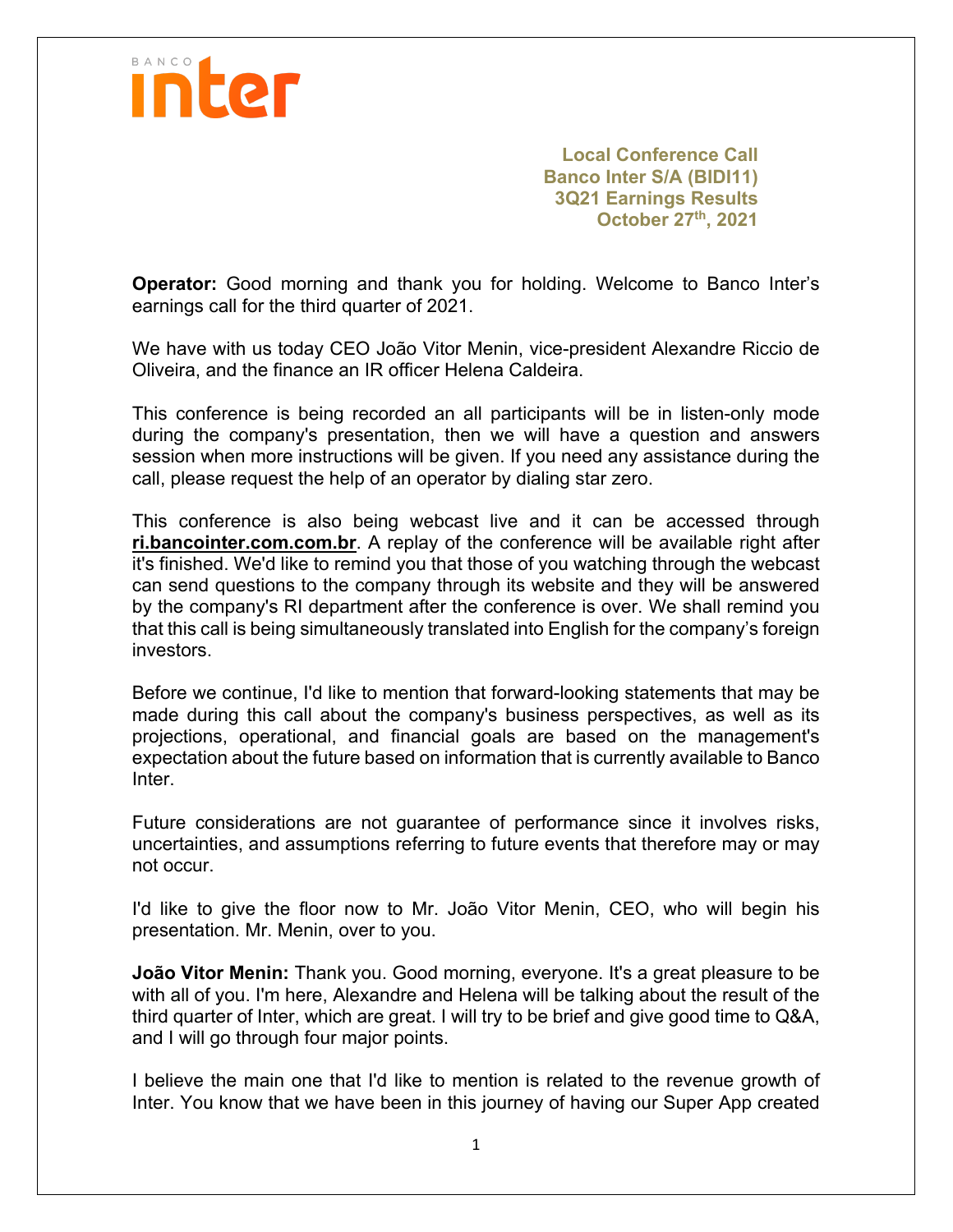## **inter**

to bring clients, engage them, monetize them, and we see that quarter over quarter we're able to have important milestones when it comes to revenue. So, this quarter we had even a stronger figure that I would even call it juicier, so this makes us quite happy, and I say that this year is a year where we have the chance of having 250% growth of our revenues compared to 2020.

And maybe I am unaware of any company that has any revenue that has reached 1 billion, that has done that in 2021, a tough year of the pandemic. So, I believe that the first step of any business that is solid and that has big profit, and a big market importance has to do with revenues. That is really the watershed and that's delivery revenue growth.

But going beyond, going beyond a revenue growth that is solid, what makes me very glad if you look at slide five and ten of our presentation, it's what I like to see the most with the diversification of our revenue. Why should you have a strong revenue that grows, but it's anchored on one single product? Just credit card, credit card figures. No, with Inter the first derivative, which is revenue of services and NII, when you have these two big groups that are about 50% each responsible for the revenue, we have a diversification of revenue, and I was just seeing it, which is 25%, 25%, 25% and 25% of our four major credit groups, and in terms of service as well, so diversification that's quite big.

And what does that bring to us? A result that is much more stable, much less susceptible to regulatory changes, and I was even checking the result of a major digital player and how dependent of encryption has been. So, the best thing about that is that it's strong and it's diversified and sustained.

Point two would be expenses. That's something that we've been talking a lot with our shareholders where we have an obsession here at Inter, and I say that is our mindset, where we're talking about operational efficiency, and we are delivering also quarter over year, and it's Interesting to see, if we breakdown the expense, obviously grows as the company grows as well, but if we have two major groups, the operational and those that come from the growth of the company, we will see that much of the cost has to do with growth.

I always say that we have uploaded many expenses to be able to build this machine that we have been building, so even the underwriting credit that are done in house with no intermediaries, they are also as the overhaul ahead, even like if we talk about payroll credit, credit card, they also put that into the cost and revert it, revert it to what? Are we saying what? Well, because the credit underwriting at Inter is really big, so there is a quite healthy part there as well.

And what I wanted to mention about the third one is the positioning of Inter when it comes to the regulatory in market positioning, so I believe we've always positioned ourselves as the best of two worlds, of the fintech and the traditional banks, and I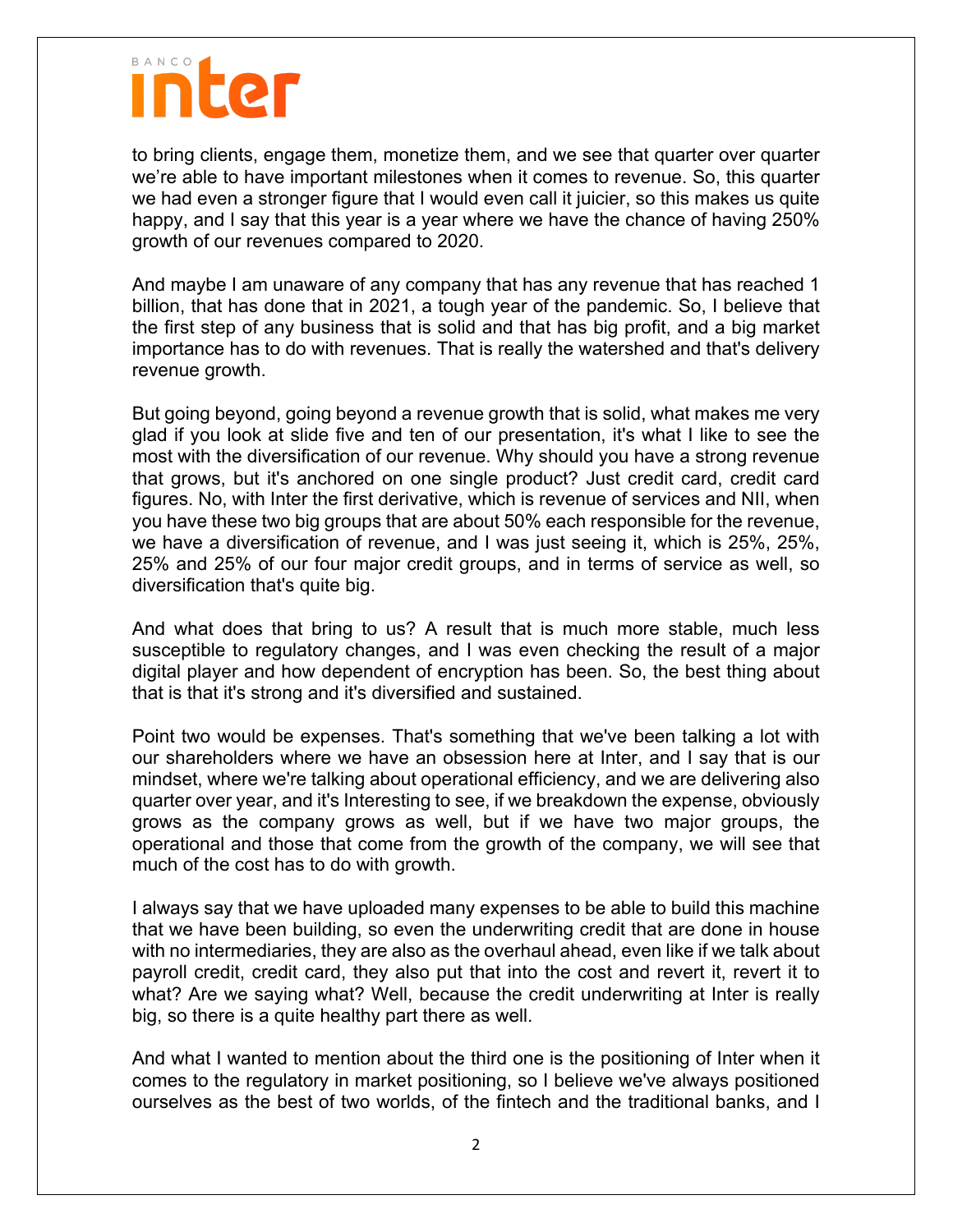believe that that is becoming clear and clear, we see a bit of inflection when it comes to the regulatory agency in terms of competition and focus on healthy competition so we can reduce the symmetric we've seen in the market, and we're well-positioned that way.

I believe there's a background noise, so let's just make sure we're on the mute. Let me carry on. So, we're very well-positioned when it comes to regulatory aspects.

So, the vision we have at Inter to position ourselves in a way that is privileged, I mean, one example I'd like to give when it comes to the regulatory point is the prepaid, which brought a big problem. Inter does not have any of these activities, we have a full checking account, and the other is related to the regulatory capital. Since we are a financial institution and we have a full checking account, we have a very strong structure where we're able to really face the growth we're going through and that we have delivered lately.

So, I believe that despite the path to pave of the regulation, we're really wellpositioned, and that's very important when we talk about the company in the long run.

And one point that is not to less important, you know, we talked about the acquisition of Usend, an American fintech, and the more that we really check more about Usend and in terms of integrating and concluding this integration, I mean, the more excited I get. With Usend I believe we can actually position ourselves and to run the risk to really create a global account, and I think it's important what we have did then with our Super App in terms of the revenue, the engagement we get, and all of that bring that to what I would say the US and to a global scenario that's very strong.

So, I believe we have great options ahead, obviously we have nothing at this point to share in terms of that for the… I mean, we don't have anything in terms of what we can see, but I am really happy with what we can really reap from 2022.

So, those are the four points. I'd like to thank our team, it was a tough year for everyone at Banco Inter and everywhere else with much volatility in the market, and I have realized that the tougher things are, it seems like the more we deliver, the more dedication, and the more passion we get from our employees. So, this is something that brings us much satisfaction, I'm so proud of our team, and I say that more and more, I see that there are less mercenaries and more missionaries supporting us in this amazing mission which is transforming the financial Brazilian market.

And I would like to thank them, our team the 3,600 people waking up early every single day to be part of our project. So, I'd like to close, and I'd like to send over to Alexandre so we can bring the financial numbers to us, and then Helena will talk about investors relations and Q&A. Thank you.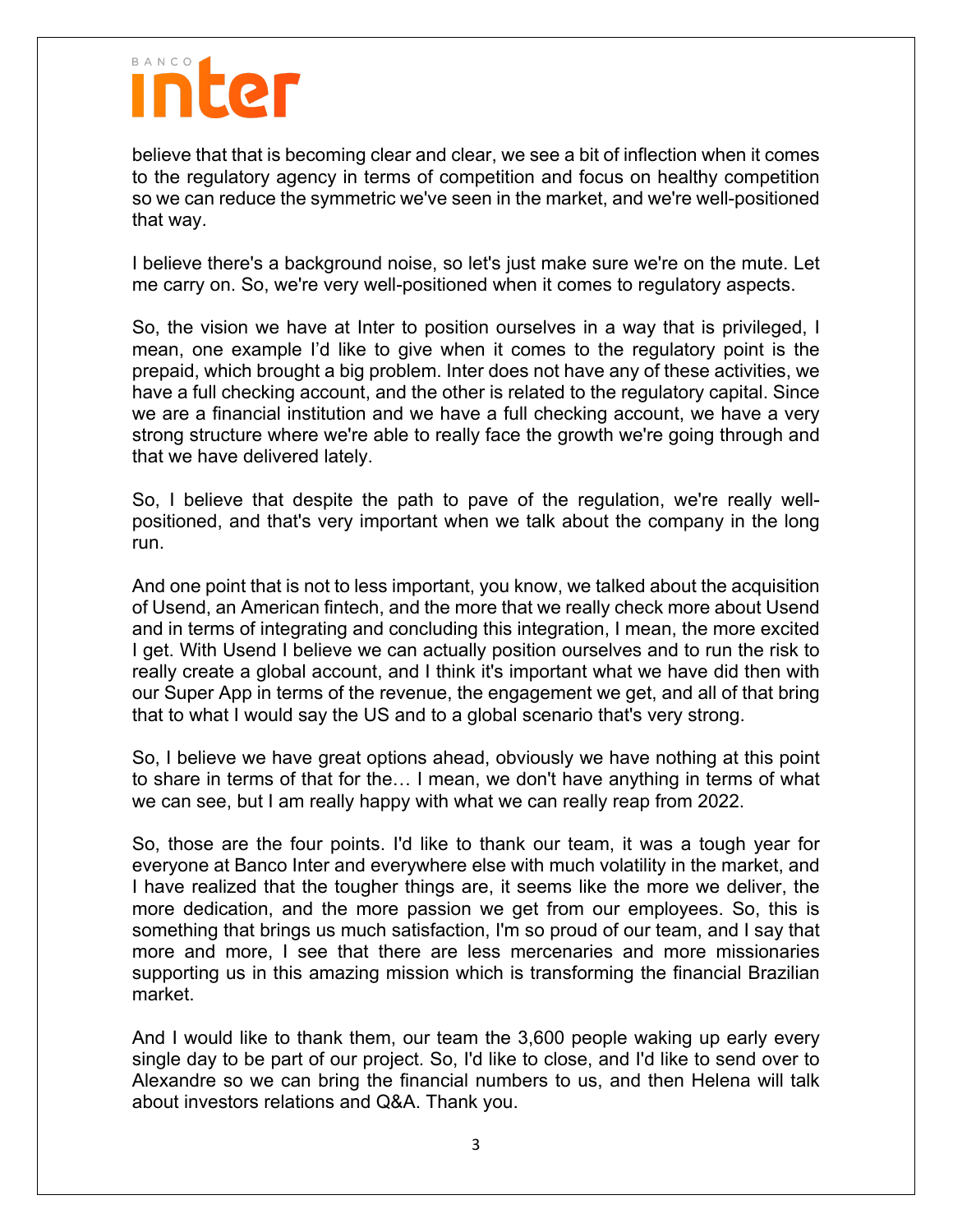### nter

**Alexandre Oliveria:** OK, good morning, everyone, and thank you for your participation here.

I will go through the highlights of our quarter, and I believe with this external turmoil that we've seen, Inter again shows a very strong quarter, so we have kept our focus and we have been growing, resilient growth and with much opportunity to be explored when it comes to our database and as we grow with our maturity, and that was our reality and still is.

and our unit economics, CAC, CTF, which are the main points that we take into consideration, are still going the right way, we're on track with still simultaneously being able to increase our level, so CAC is not only very good, our ARPU increased, I mean, we're talking about we were able to improve the level of service delivered, so we went over 3,600 employees, as we just mentioned, and this has strengthened our capacity to keep innovating and in parallel to that maturing important aspects of operational excellence.

So, going a bit into the figures, a bit about the growth, we reached a number of customer where we have growth over and over, and the pace of increase we have 14 million clients, so we have 8% growth in the third quarter, we have 8% over the third quarter, so we're talking about 8 million new accounts and the acquisition of clients still health at 30,74 although there is an intense competitive market in terms of opening accounts, so we were able to keep and we were able to really have a reduction in cost. And in terms of cross-selling index, we're still growing, and we were 17% growth in a year, reflecting our capacity to be able to have the sales of the next product to our customers. This is and will keep being important for the next years for Banco Inter, and we've been able to deliver.

Our active customer base is still solid, and two points to be mentioned about the cross-selling index growth is that: first, it grows significantly compared to the previous cohorts, this shows our capacity to increase value in all cohorts, so it's not just the new cohorts that come with new products, but as we release new products much sure that we are able to make that this product penetrating the new and older cohorts, this is true for credit card, among other products.

And one other point that I'd like to highlight is our delivery when it comes to revenues in growth of intra products. So, this is a good example, we also have that in our release, one is the demand deposit that rose four times when we think about different cohorts, 15 months after the first quarter of relationship, and also the revenues of card that grow 50% every 12 months as relationships get mature. Our NPS are at a great level, 84.

So, going a bit into the figures, specifically when we talk about day-to-day banking, we have reached 9.2 billion of demand deposit with solid behavior with average per customers, so we're talking about keeping our pace over 20% from what we had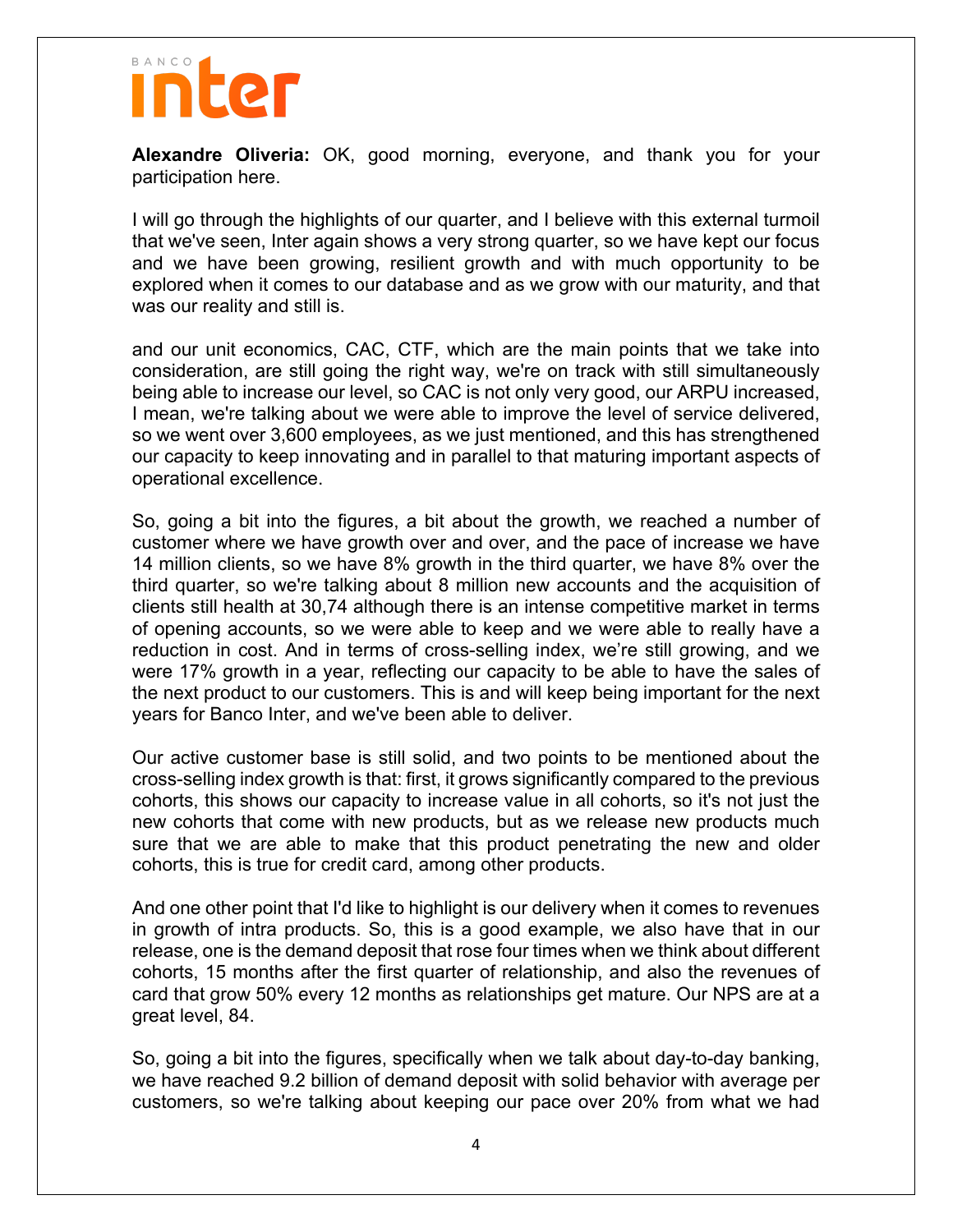

before, so we see that again.

And as it was said in the previous call, we saw throughout the third quarter much growth in terms of credit cards, so again, we can see that including…

[translator: excuse me, there's no audio in the booth]

**Operator:** You can resume, please.

**Alexandre Oliveira:** So, we're still exploring opportunity with our customer database and also with the new entrants with users increasing for credit card, increasing the penetration of our product as our goal.

And talking a bit about Inter Shop, we have delivered another excellent growth for the quarter, over 20% growth of a GMV reaching 46 million, the revenues of take rate reached a high figure, and activity of customer was again very healthy, so 70% of customers that bought at Inter Shop were recurrent customers, so they come, they enjoy, and they're back, and also, we were able to add 438,000 new customers that were able to go for the first time to the platform, increasing the penetration of Inter Shop, over 6 million transactions. So, just to reinforce that, over 6 million transactions on Inter Shop just for the third quarter.

And in terms of investments, I believe that the main highlight is the growth of revenue, so it was a quarter that had much pressure because of the equity drop, and we were still able to have over 70 billion in our balance where we were able to have really an increase there, and the revenue came as very strong, so 137% growth year over year, under 16% quarter over quarter, showing material results when it comes to the focus.

and in terms of contribution, we had an offer where we took part in 11 public offerings, so that's something that we are always on and we've become stronger and stronger, and this is because of the partnership with ABC Bank, that has been quite rich.

And in terms of insurance, we also had a great quarter, we reached 683,000 policyholders, a growth, we're already at 2.5 million in the first quarter, and also focus in that has become clear, so this revenue that is increased gets more and more solid, and our strategy of sales also is expanding so not only for one product, but many products where we're able to reach success in this process to take advantage of the journey that we have in our Super App.

In one year alone, we were able to multiply the policy holders four times, and that credit is still a highlight in a positive manner, where we're talking about this being possible with our database. We reached 16 billion and broaden credit portfolio.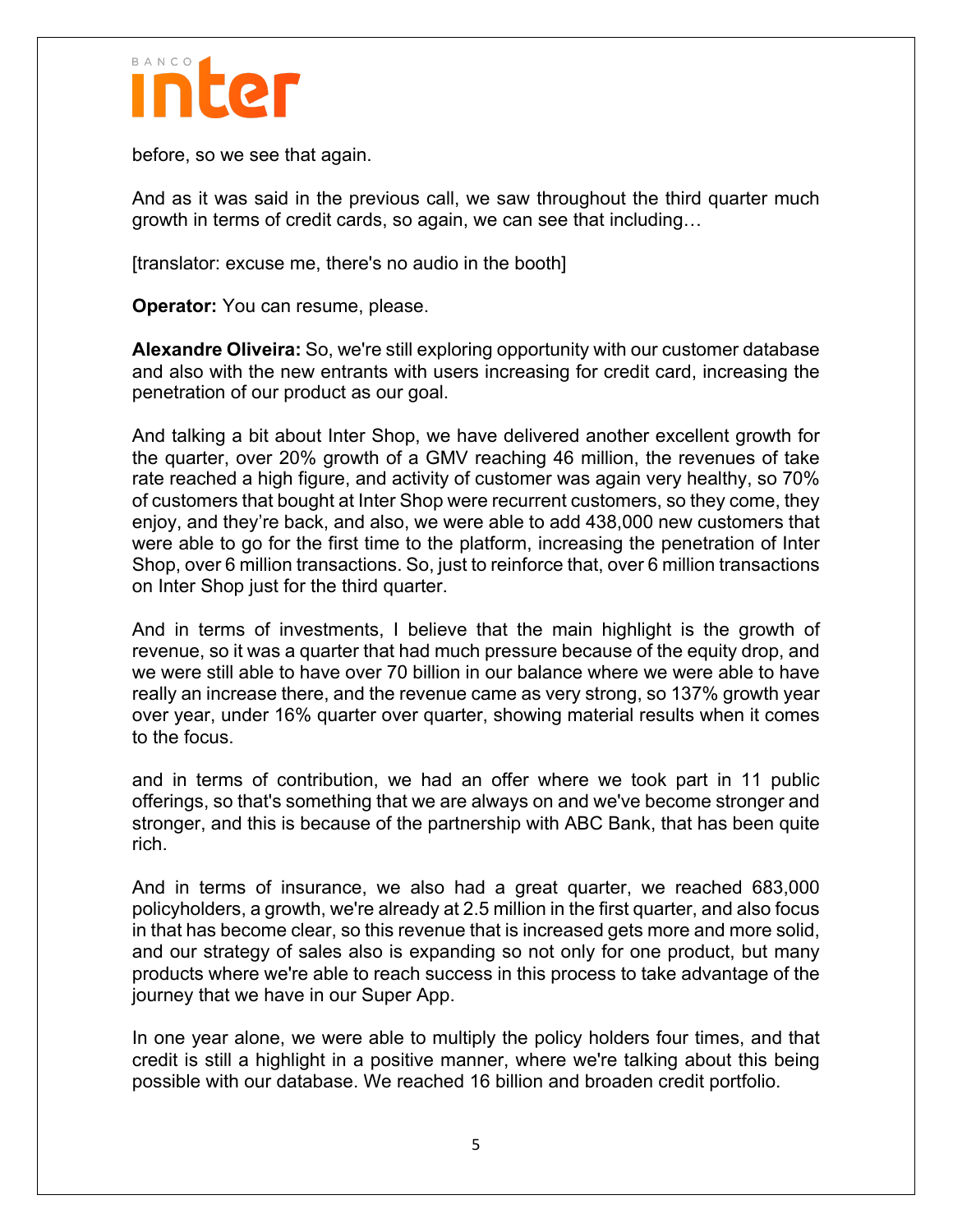

And for market share, we have closed the gap in this avenue in terms of the markets that are well-established, where we have a space to grow. And what is the gap we're talking about here? In terms of volume of bank transaction that is very strong for Inter with 8 to 9% of the Pix transactions are at Banco Inter, and with credit we have about 1%. So, where is the way to pave? To have this gap here taking into consideration that will bring growth to us.

Some financial figures we grow at 149% compared to the previous quarter, we reached 869 million for the quarter, we grew 157% our revenues of service comparing also with the same quarter of 2020 reaching 346 million, we kept the penetration of the revenue services, which is 48% of the total revenues is in service, and lastly, we closed the quarter of 19.2 million based on index reaching close to 50%, much space to our business plan.

I'd like to thank again all our stakeholders, our customers, our shareholders, and mainly our team that is more and more united, multi-disciplinary, trusting and knowing that working together we can be stronger.

I'd like to pass the floor to Helena, who will bring some important highlights. Thank you.

**Helena Caldeira:** Thank you, Alexandre. Good morning, everyone, thank you for being here with us for one more earnings call.

We are highly engaged and excited with our process of corporate reorganization, so on May 24th we released a material fact, so we have legal and financial consultants, and we already have the design of the new structure, and we are aligned with our timeline, where we will need to have all approval in Brazil as well as the whole process of licensing in the United States. This is all confidential for now, but we will keep our commitment to make the market informed of our next steps once we have more relevant news.

I should also take this time to thank you all for the relationship and trust with us so that we can actually have this major milestone in the company.

And that was the main highlight, and that way we can carry on for Q&A. thank you.

#### **Question-and-Answer Session**

**Operator:** Thank you. We will now begin the questions and answer session. If you'd like to ask a question, please dial star one. If you'd like to remove your question from the queue, please dial star two.

Our first question is from Eduardo Rosman, BTG Pactual.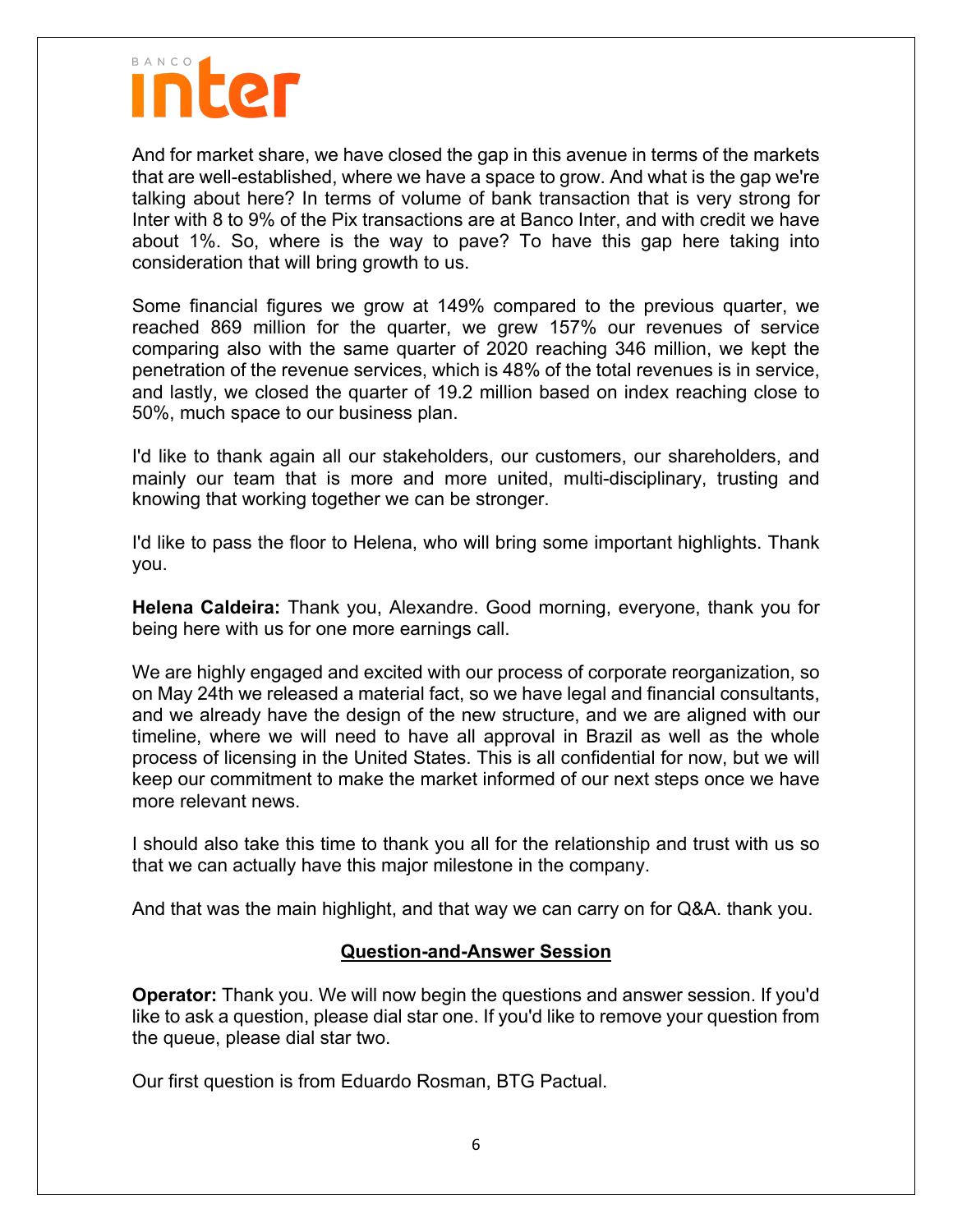**Eduardo Rosman:** I have two questions here. First, there has been much question and we see that the provisioning has changed year over year, and I think it's normal because you're growing more in credit card and this provision is bit upfront. So, I'd like you to explain a bit more about how is your coverage rate, why is a bit lower if we compare with the major banks and how should we think about this evolution of expense provision when you think about the next years to come? So, that's the first question.

And the second question is related to the new app, where are you started with the new app with marketplace for non-account holder and there are some problems of fraud, I know. And I'd like to know a bit about the standstill of the app and when will you open again, what were the major problems? Thank you.

**Operator:** Go ahead and answer the question, please, your mic is on.

**João Vitor Menin:** OK, can you hear me? I guess you can. OK, great. Well, in terms of the provisions, we just had the numbers disclosed in advance, we never had a provision, we had for the first time because of all the questions, and I believe you even answered, Rosman, because there are two components: when it comes to the greater growth of PDD, we have one that is very strong with credit, as you can tell, and it's a very healthy, however, we have an upfront of provision that's very strong. As I mentioned already, if it was a continuous cycle, if you get to a quarter, you already get what was going fine and smoothly so then you have the underwriting, so you have a quarter over quarter, so you need to have more provision upfront.

In terms of the coverage, this is something that we have been working on in the market and I believe today with all the volatility in the market, with the economy, inflation, which we think is essential, we have a level that is very strong. And what does that end up doing? Well, our coverage then is a bit to lower. If you have, for instance, with our famous [unintelligible], which is nearly zero and sometimes even positive, so you don't really need a coverage level as you would have one that would have a bit more delinquency.

This is in terms of coverage. And another analyst here made a comment about the coverage of corporate portfolio, business portfolios, I would say something that doesn't make sense because it's a very quick one, it's 30-45 days, so you don't have that, you either provision it or you receive it. So, just to make it clear in terms of the rates for SME.

And for non-account holder, we invested much time and money in terms of that part, and I was and I'm still excited with all these approaches, I believe we need to get our platform open not for non-account holders, non-Brazilians, and I think that is essential. However, we have to do things quickly here at Inter, but we also measure, and we quickly fix them.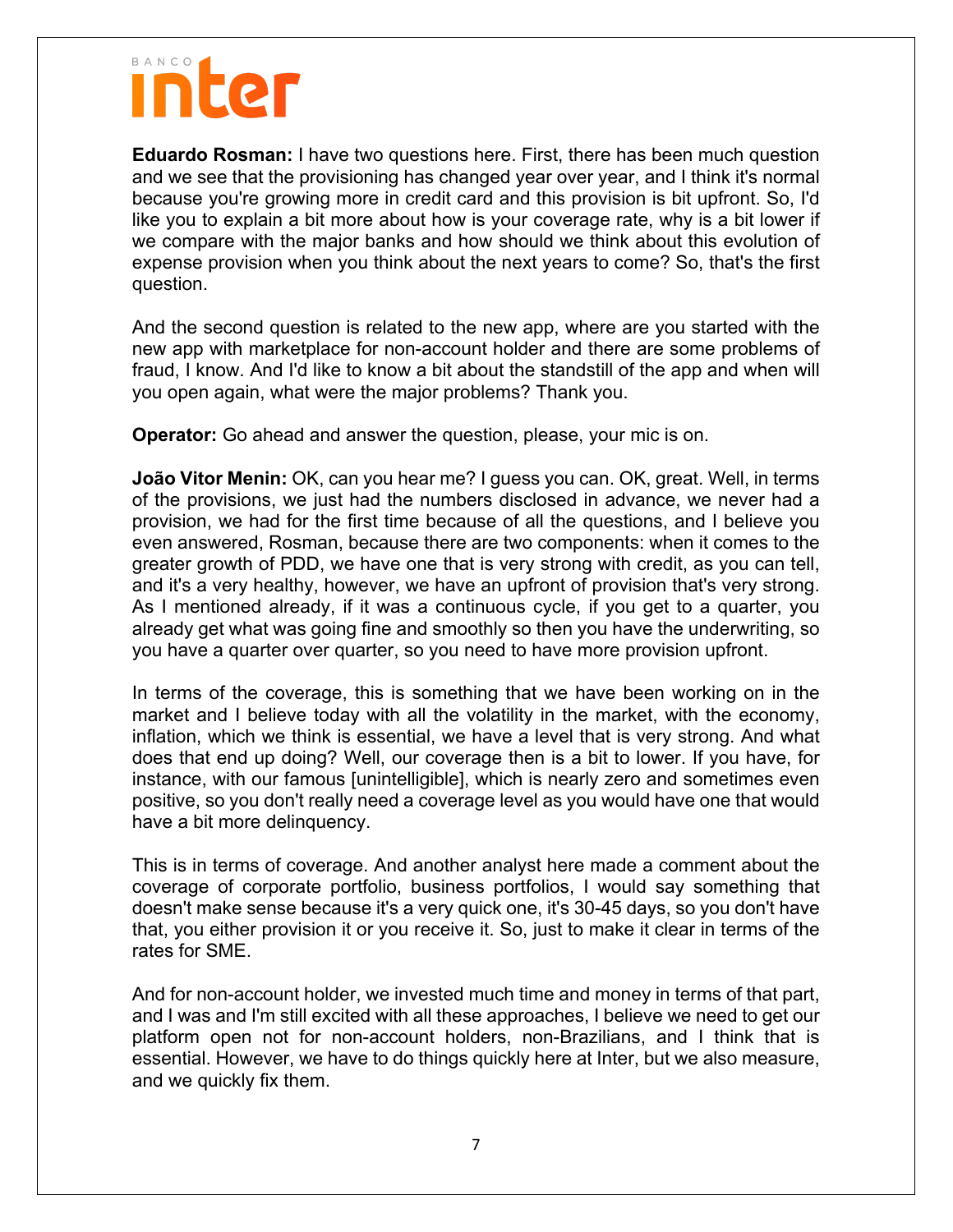## nter

So, in terms of the app for non-account holders, the first vertical we had here, which was Inter Shop, we had more fraud where the person would get a card that wasn't theirs and would buy a high price, like an iPhone, for instance. So, we saw that really quickly, that was the good side of it, and I believe, I mean, we're working pretty much as a retailer, we were a bit naive, but that's OK, we already fixed it, we got that out and we were able to really swiftly be able to have that tokenization and we're already up and ready.

So, I'm really trusting to be able to safely sell to a non-account holder. And now will have the second product, which is Inter Cel, and there will be another one, which will be our insurance.

So, we have had a delay in our road map, but that's OK, it's part of the game and I'm still very excited and we need to be ready to work with our customers and noncustomers and all the verticals.

I believe those were the main points, Rosman. If there isn't any other question, we can go to the next one.

**Eduardo Rosman:** Thank you, João.

**Operator:** Our next question will be in English from Jeffrey Elliott.

**Jeffrey Elliott:** Hello. Thanks very much for taking the question, especially in English. On that expansion of Inter Shop to non-account holders, can you just give us an update on exactly where you stand now? Is it open again, is it being advertised? How many non-account holders are currently using it? Just a bit more detail on where things are right now. Thank you.

### […]

**Operator:** Since you answered in English, we weren't able to translate, so Jeffrey couldn't hear your answer. You need to get that in Portuguese, please.

**João Vitor Menin:** Well, Jeffrey, I'll speak in Portuguese to make sure we get the translation, it seems like… anyway, there was a problem, but I'm very excited with the non-account holder product, it's much space, we were pioneers, we released a product, we took a bit longer to develop it, but in any case, it's been two months, we had some chargeback issues at first and we quickly removed it and fixed it and we already have it up and running, and we also have the possibility of buying with Inter Shop, but also of using different payment methods.

So, Inter account holder that uses credit cards from other banks, debit, credit, and in the future other payment methods, as Google Pay, PayPal, so we will have a broad number of customers and payment methods, and that way I believe we will bring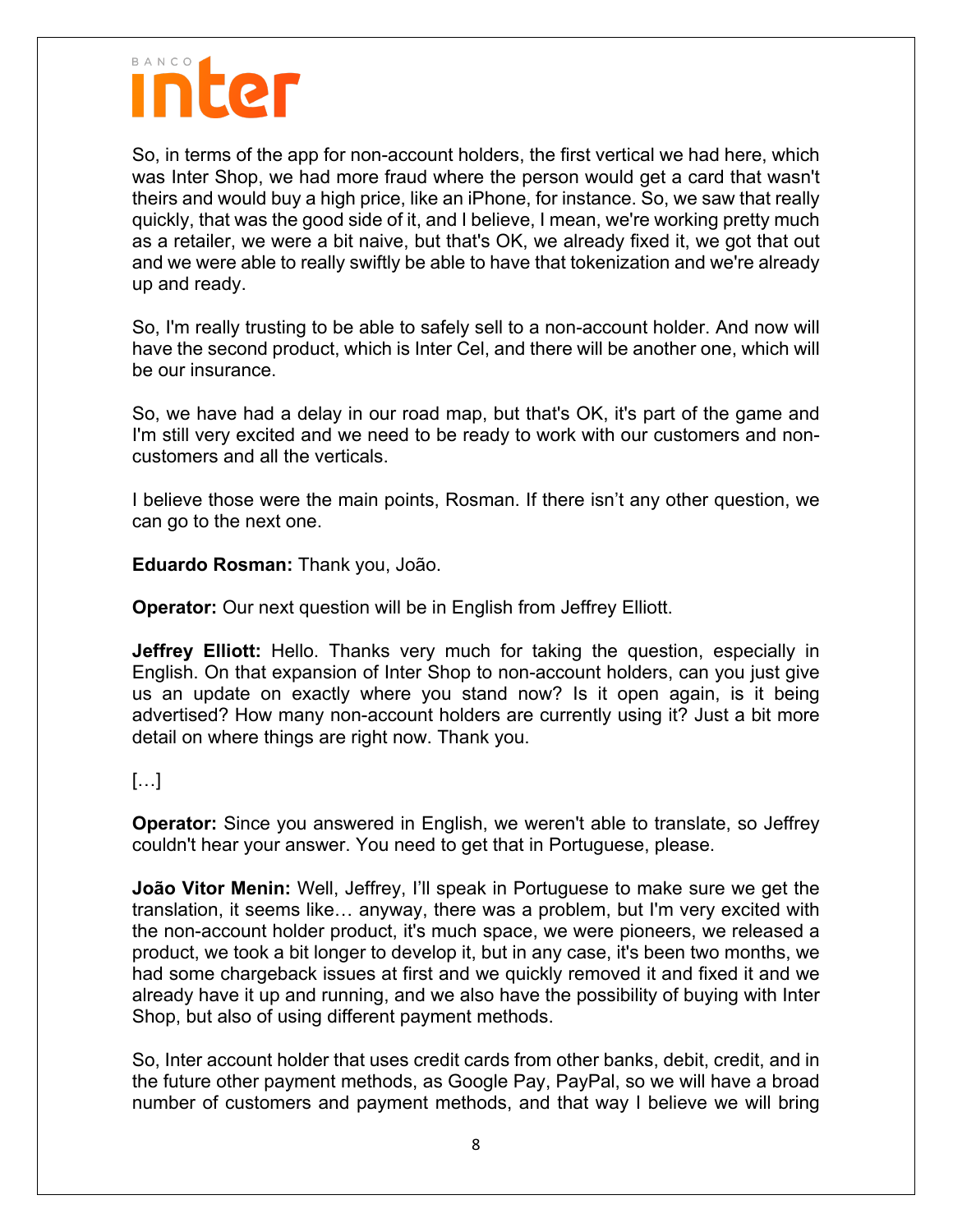

much sale to our Inter Shop.

So, we're very excited and we started upfront where we had a bit of issues with chargeback in the beginning, we fixed it, and we're ready to play and be part of the game again. We're excited.

**Jeffrey Elliott:** Thank you.

**Operator:** Our next question comes from Flávio Yoshida, Bank of America.

**Flávio Yoshida:** Good morning, everyone. Congratulation for your results. I have two questions. The first one is related to growth. We see that there has been strong growth over the year, but I believe that the future scenario is more challenging. So, I'd like to understand a bit more how your mindset is related to your growth for next year and how are you in terms of what you're most excited with and where you can see more challenge in terms of growth.

And the second one is related to CAC. so, CAC showed an increase for this quarter of nearly R\$31, I think is the highest ever, I know it's not a high CAC per se, but there was a growth there, an increase I would say. So, why? Why was that the case? Do you have more tight competitive scenario? Was a heavier marketing effort?

So, these are the two questions for my side.

**João Vitor Menin:** I didn't get your name.

**Flávio Yoshida:** Flavio.

**João Vitor Menin:** I apologize, Flávio. OK, Flávio, growth. Let me go back to what I said in the beginning. We our very glad to see that we have a balance revenue between services and NII. So, let's think about this, market with all the turmoil in 2021 and forward, how are we growing in a consistent manner and sustainable? With revenue service I would say it's a no brainer where we will just keep investing with our shopping, our insurance, our interchange. Fine.

When it comes to NII, we have been growing quickly in a way that has been quite vigorous with our credit portfolio. There are two main points: one is that we are able to grow with a robust number without needing to do a bad underwriting. When it comes to charging customers in their payment, we have a diversification of NII revenue that is very interesting and much greater than what we see in the market. So, this makes us feel more comfortable when it comes to growing and keep growing with our NII; and the other is in terms of a quality of deposit that allows us to have the best customers in Brazil whatever product it is, real estate, payroll loan, card, SME, so also the advantage to have a diversified portfolio, we have shorter ones, which allows you to fixed interest rate, to make the commercial changes.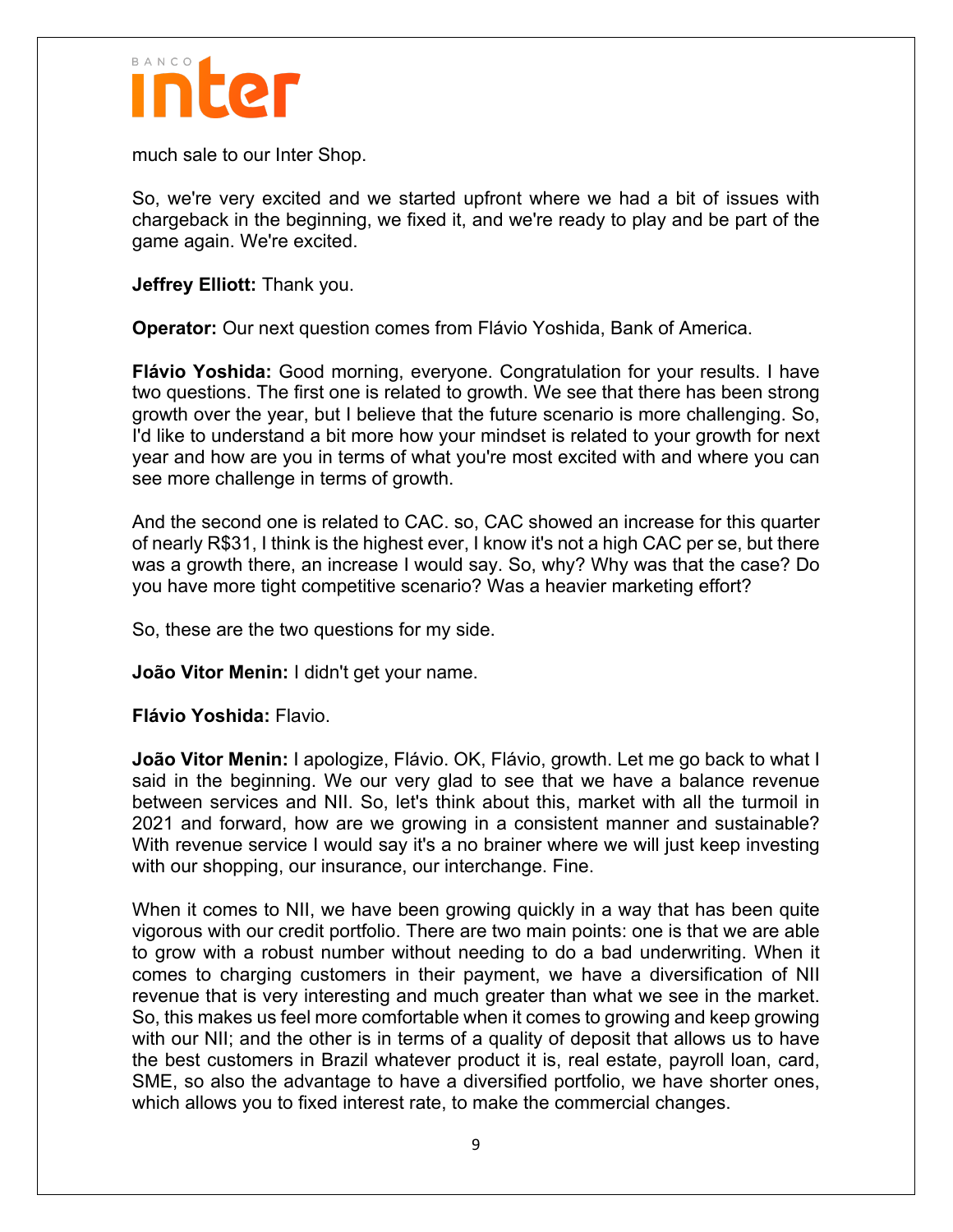So, we are paying attention to it, but we're not concerned, we worked, positioned ourselves to be this way with a diversification of revenue, of NII, in service NII specifically. I believe it's a greater concern when it comes to the scenario, diversification also, hedging good match of duration that allows us to really have a quick move when it comes to growth from here on.

When it comes to CAC, I believe you said it yourself. Obviously, when you think about the percentage, you're like "wait a minute, it increased", but actually, nominally, it's very low. But, yes, it's the highest ever, so obviously we're no bubble here, I mean, I have to say that we're very proud to say that we have been amazing in terms of our CAC. I mean, but we're no island, we're not a standalone institution, I mean, but we're reacting with an intelligence manner, in a focused manner. And why? I mean when it comes to perception of the quality of the value proposition of Inter, full, free, digital, Super App, all that really helps us grow.

Don't need to have a lot of expense as other competitors, but when we have a market that is tighter, you need to have a bigger effort, but if we think about this growth of this R\$3-R\$4, half was marketing and half was Opex of a higher cost of card shipping and also inflation. We can see that when it comes to marketing, it's a bit stillness. We still feel comfortable, but again, we have tools, capital, money, know-how, people, process, and team to compete. So, we can say "oh, we shouldn't compete", no, we will work smartly, focused, and will keep delivering growth with a comfortable CAC, so better formula, good CAC, a good LTF, I mean, we need to really have that all work well. So, we feel comfortable with this formula when it comes to CAC.

So, I believe it's a bit about.

**Flávio Yoshida:** Thank you.

**Operator:** Our next question comes from Pedro Leduc, Itaú BBA.

**Pedro Leduc:** Thank you, thank you for the question. Good morning, everyone, João Vitor, Helena, Alexandre. Congratulations for your results. And I'd like to explore a bit more about NII with credit.

In terms of credit portfolio, we see NPL better than what we've seen in major banks, but in terms of credit, we see that there was a bit less of a growth, so I believe that you had a good position at NII in the market and you thought, you know, you would have the protection of funding costs, so I'm sure you took advantage of keeping increasing share there.

But in terms of funding, we see that it's been increasing and it's still growing. So, with the indicators in terms of quality credit, we also see that. When we see that the industry is changing to have that interest growth to get the funding at the right point, do you see that you're still there seeing a possibility of adjusting the rate and still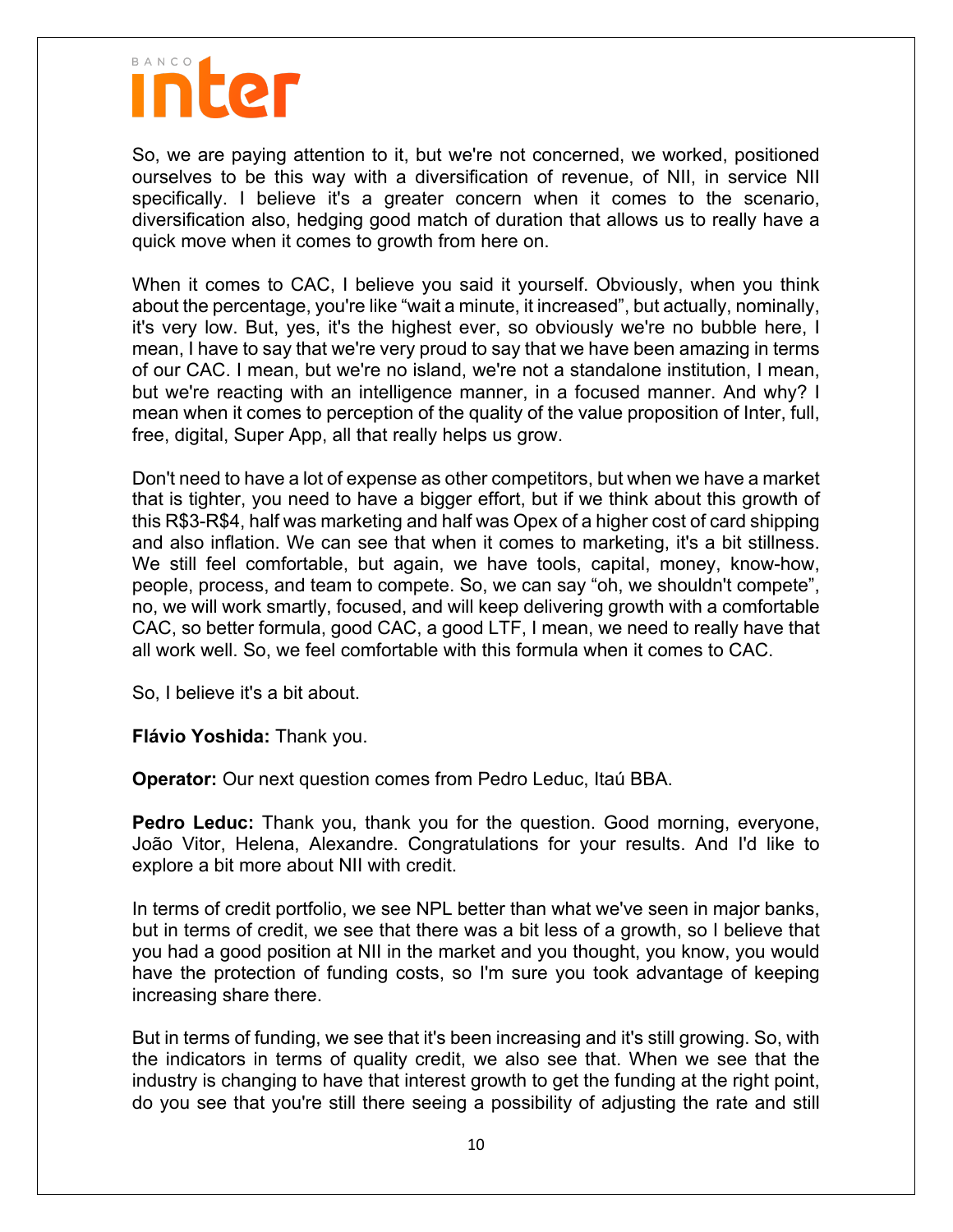being competitive, but maybe closing the gap a bit more? Can we imagine a credit underwriting that can be a bit more from now on?

**João Vitor Menin:** Well, Leduc, that is a great question. Let me try to see if I can break that down. I believe there is a concern of keeping a healthy rate. that's the first point. But let's think about this, we have a level of assets compared to capital that is very low, we're talking about 16 billion of a broad portfolio, so with a capital of 9 billion, so maybe it's the commercial bank that is less leveraged maybe globally.

Why am I saying? Because even with that pressure, we're still growing to have a leverage on NII. So, we do have that condition, we will keep growing.

So, obviously, we want to adjust our NII, but there are two elements here: one in an active way, the other one in a passive way. One is that we have been able to really capture much, so we are able to have a liability that does not grow, which is demand deposits, so this is for the low-cost product so that we can respect our process so when it comes to short-term, we have an increase in funding, but they are within an index where they also do grow.

But what I find to be interesting in the short-term product that will suffer - let's talk about inflation that is higher for the next 12 to 24 months -, it is really quickly, you can fix it really quickly, so if we think about our supply chain portfolio that has been growing fast, it's easy to fix with the SELIC because the whole market can do that, we have space for that, but the longer one, where we want to maybe to focus a bit more, like real estate, if we think about growing more the leverage of the bank, the 30-year portfolio we need to think about more mid long term. So, maybe there will be a bit pressure for the next 12 to 18 months, but a horizon of 30 years that is not really representative.

If we take a look in our track record in Brazil, we see the rates of 12 at 4-5 years ago with SELIC higher, when the interest rates dropped quickly in Brazil, the portfolios were just I'd say eaten up, I mean, the whole market absorbed it. So, I think we need to have a balance of the costs we have now, obviously we are repricing gradually, but not abruptly, but I believe we must think about the interest in the medium/long term real estate with the longer ones, and the shorter ones is faster to fix, and it focuses more on SELIC.

So, all of that to say that I feel comfortable that we will not have a pressure going ahead. That's where we stand and that's how we see it in terms of our NII result from here on.

**Pedro Leduc:** Thank you, thank you very much.

**Operator:** Our next question comes from Iuri Fernandes, JP Morgan.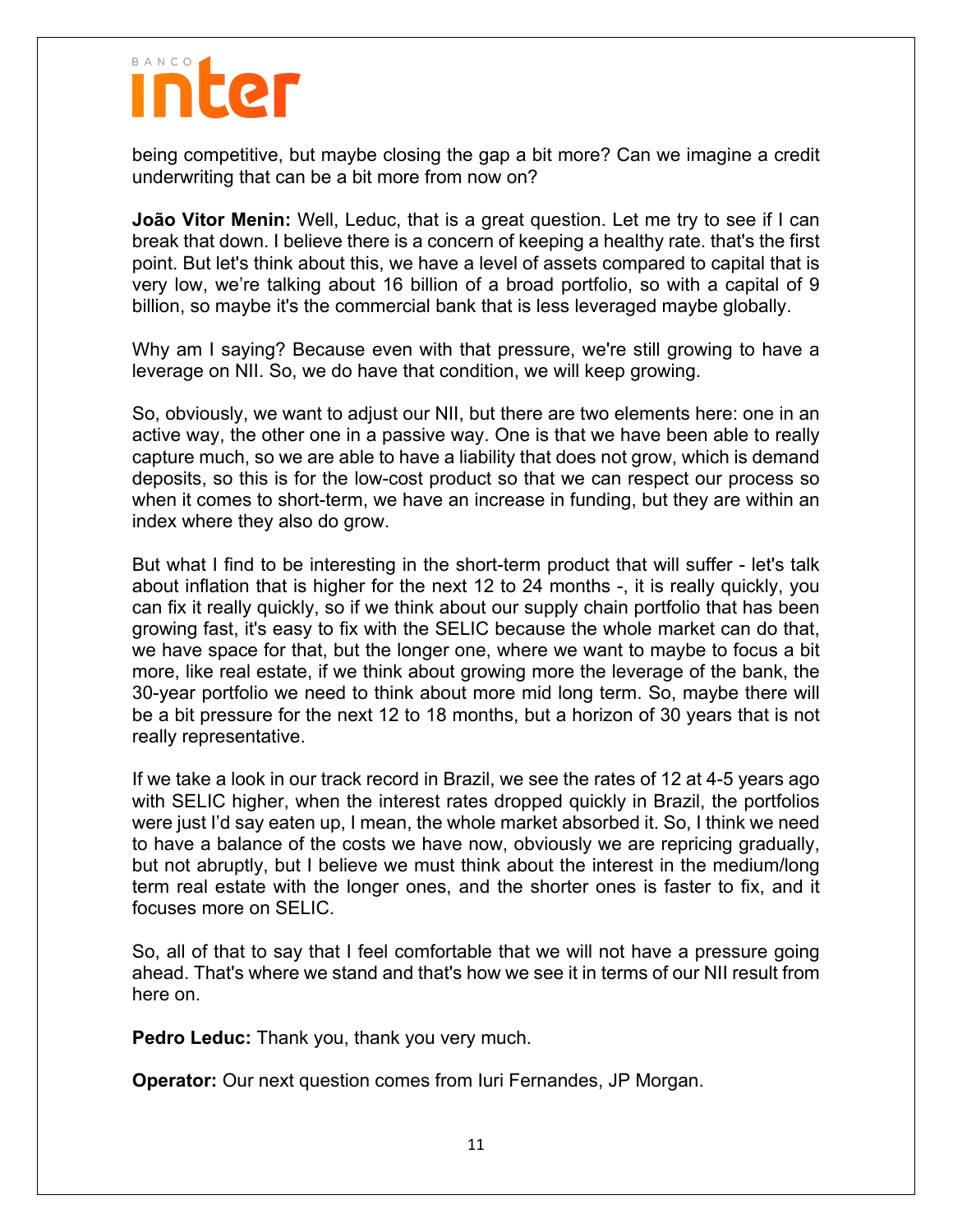**Iuri Fernandes:** Thank you, thank you, João. I have many questions here, but I'll try to limit myself here to 3.

The first is about expenses. I thought was really good your administrative expenses and we start to see like data processing, communications, banking services where starts to get some operating leverage, where we see that clearly, and the question is how should we see the expenses, this gap? Is it something we start seeing now in 2022? If you could maybe help us, give some metrics if it's closer to 75-80% today. And thinking about your scalability, how should we think about that in terms of how would it drop? This is the first question.

And the second one is a renegotiated portfolio. We like the quality you had, NPL already showed clearly and the credit card increasing 80, but still NPL formation is really good, but the question that we have is about the renegotiated portfolio. We see that the total portfolio and the discounts that were renegotiated also increased. So, my question is trying to understand why there's an increase, it's because you're growing more in terms of credit? Just so I can understand a bit of where we're at there.

And a third question is in terms of the revenue distribution, and the partnership has been improving, but I want to see that from now on in terms of how you see, your view that it will keep being that way. If you can talk a bit about the Inter Week it will be great because we've seen a bit of advertising there and it's really a great tool to bring engagement for anchor, which was really good, but there was much help of market revenue.

We see that there's a follow-on with a CDI, and if you adjust with the follow-on revenue, you can see that the ARPU can drop. So, it's pretty much of Henrique's question in terms of credit revenue, it's better for us to understand a bit more and see how this ARPU can grow.

I am sorry, I had many questions.

**João Vitor Menin:** Iuri, I will refer to the first, third and fourth, which is ARPU, and Alexandre will refer to the other one. So, in terms of the first one and this leverage, this operational leverage, that is a true, and in terms of the inflection point and it's interesting to say, as I mentioned in the beginning, I don't know if you were here seeing in terms of the expenses of Inter, there's a split: first is upfront, we already generate expense, but we were still able to reduce and some expense is over the whole period, so we're being able to do that, and I believe, I mean, that this shows a trend of improvement. And why? Because at the end of the day, I believe that's not that we're just creating the wheel here, it is just something that I like to talk about, much is such small improvements, like communication expensive diluted per customer of processing, so this operational excellence is an important word for us in 2022, and that allows us to be very good when it comes to recurring expenses other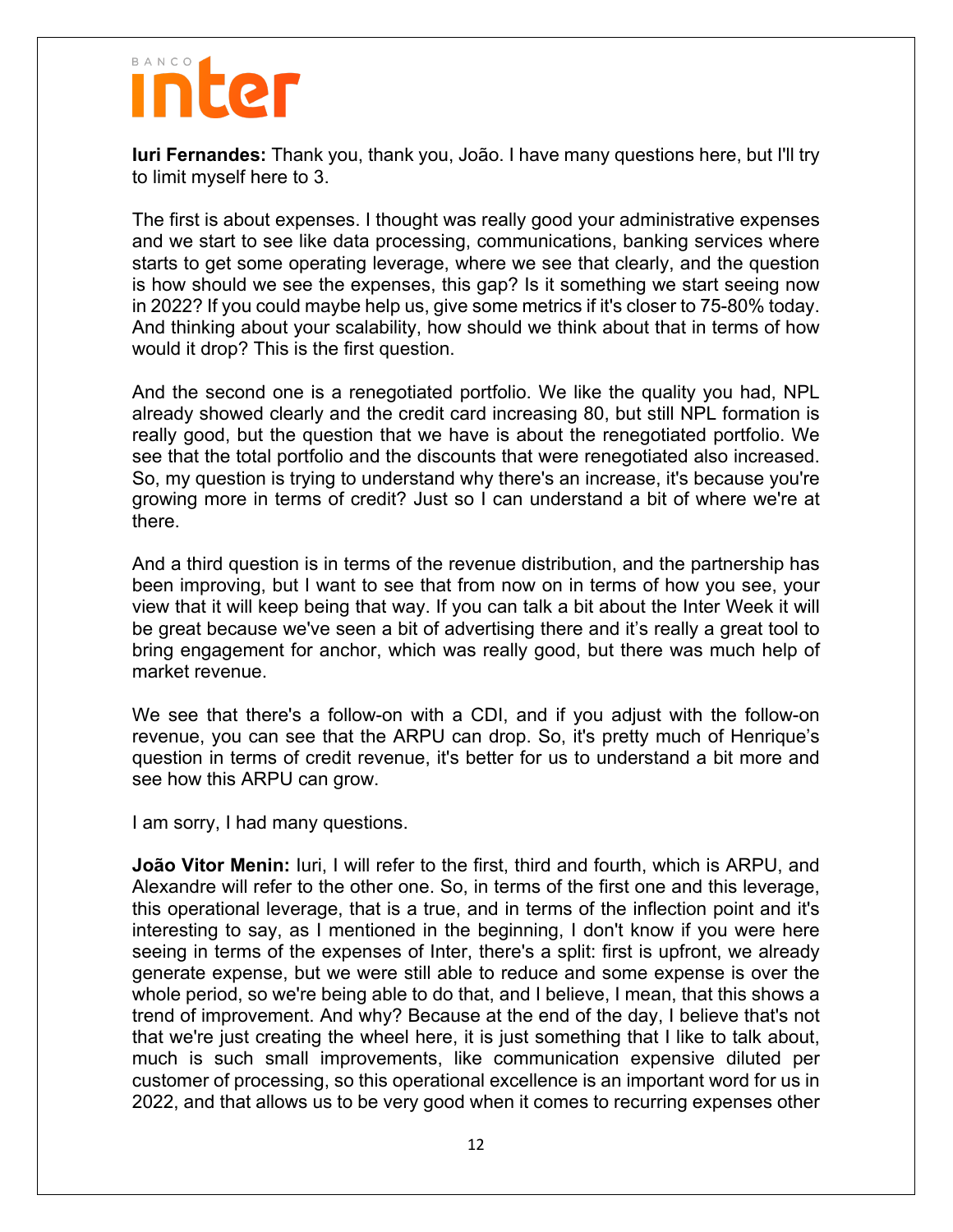

than the typical you have with growth. I believe that's an expectation when it comes to 2022.

Let me skip two, Alexandre can refer to it, and the third were Inter Invest. Well, sure it has been really great, we really got much engagement, this is our second edition, this is a bit even, more heated up than the first one not just because we just have more customers, but we worked really well on it and it's much more exciting than the one we had in 2020. So, this will bring more and more monetization.

In terms of the revenues, I believe that the we might not have shown as much, but there is a diversification of revenue that is great at Inter invest, so it's not that we have in terms of trading a dependency on other aspects, we have a great diversification so we have treasure bonds growing, so it is really great where we're at, and again, Bottino has been with us for 8 to 9 months – 9 months, right? – and has done great work, and I believe we will not increase our Inter Invest only with customer, it won't be a perfect increase, we will see ups and downs proportionally speaking, one quarter with a bit more revenue than other, but there is a very positive trend in terms of people using the platform, consuming the product, and that's a very positive.

So, that will bring revenue to us, and even with a higher SELIC, you can even have a capacity to expand that a big grater. So, I believe that's another truth also in terms of managing the funds. So, for Inter Invest, that's the positive side.

ARPU, I say that it's very easy for us to talk about, "oh, the ARPU wasn't that good because look at this, and look at this or that", I would say that actually there will be quarters you have a greater contribution of treasury, the other one where Inter Shop is greater. That is just a comment, I mean, let's not try to look at Inter just quarter over quarter because there are variations, but let's look at the trend, which is quite positive. Why? Because although on one quarter you have one greater contribution of a different element, they're all growing. And I say that it's easy to see that, which is our cross-selling, people are consuming more products, and when we talk about treasury revenue, as you mentioned, we need to have a balance, things are not a standalone point.

I can only use resources on my treasury if I have deposits on the other side otherwise on the revenues of credit, which takes a bit to get, I mean, we need to think that through, so to have a solid cash that comes from many parts, you need to have the deposits there to be able to do that.

**Operator:** Ladies and gentlemen, let's wait for the speaker to be reconnected.

**João Vitor Menin:** So, I just wanted to address that, and Alexandre can talk about the PDD.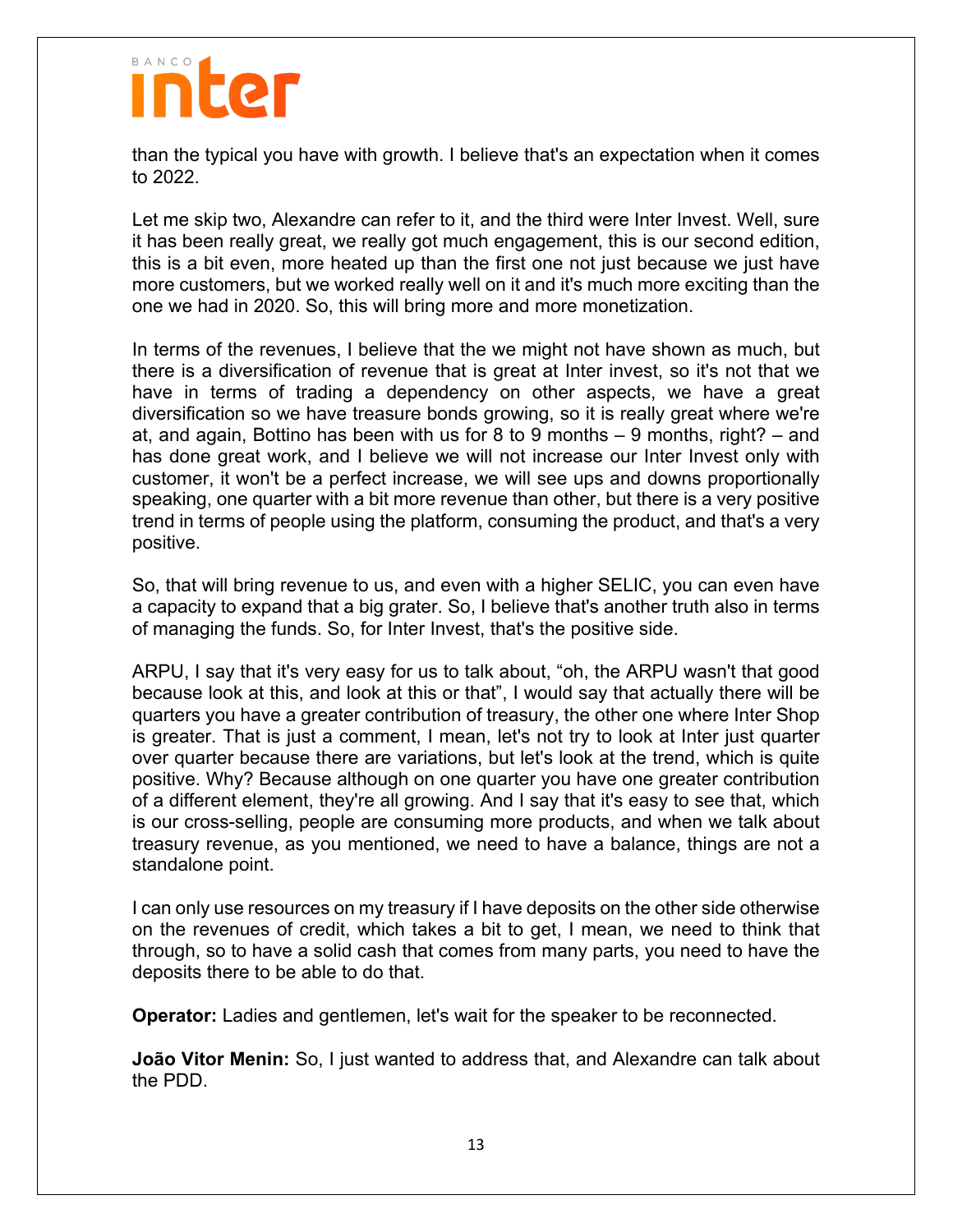**Alexandre Oliveira:** Hi, Iuri. How are you doing? Iuri, I believe that the renegotiation is something that has some components that have to do with the size of our portfolio. This is initially that started with Covid period specifically where we had many transactions that were renegotiated and were also delayed to help customers go through that so then we had a renegotiation portfolio created, and that's the first aspect.

There is also in terms of the growth of the credit card portfolio, which is an important component, where we have reached maturity and very successful in collecting being able to have a default rate much better than what the market is, from 35 all the way to 50% of recovery, that ones that have more than 90 days delay in the portfolio, and this is renegotiation with customers, and we bring that transparency here.

and I believe it's the whole management of the portfolio itself. We see much opportunity to be able to help customers to have a management in conservative manner, so we even have the level of provision which usually is greater, but we work from a customer standpoint, we want to have a long-term relationship with customers, we have recurring businesses with them, an approach that is more aggressive in terms of collecting is not constructive.

So, that's where we're at in terms of the renegotiation, so I believe it was really good write-offs, it was a really healthy also provisioning, we have evolved greatly.

**Iuri Fernandes:** Thank you. Thank you, everyone, for all your answers, and congratulations for the results.

**João Vitor Menin:** Thank you.

**Operator:** Our next question comes from Jorg Friedman, Citibank.

**Jorg Friedman:** Hi everyone, thank you for this opportunity. I have two questions. the first, João Vitor, you mentioned a few times during the call about the problems of Inter Shop and the increase of the chargeback, but when we look at the breakdown of other operational expenses, chargeback for the quarter of 0.2 is very low, right? So, we can't really see the chargeback there and the problem you had figure-wise.

I don't know if that should be shown in any other line here with other expenses, I see here reimbursements, and if you could make it clear where that effect is and how much it actually was in terms of absolute numbers for chargeback of the quarter that could help us a lot. That's the first question.

And the second question, we were analyzing here, although you are not really showing the breakdown of NPL of cards and other products, when we look into the NPL that you already give us, we realize and calculating here bottom up that the NPL of card increased greatly, 95 basis points to 6.7 here, 6.7%, which is more than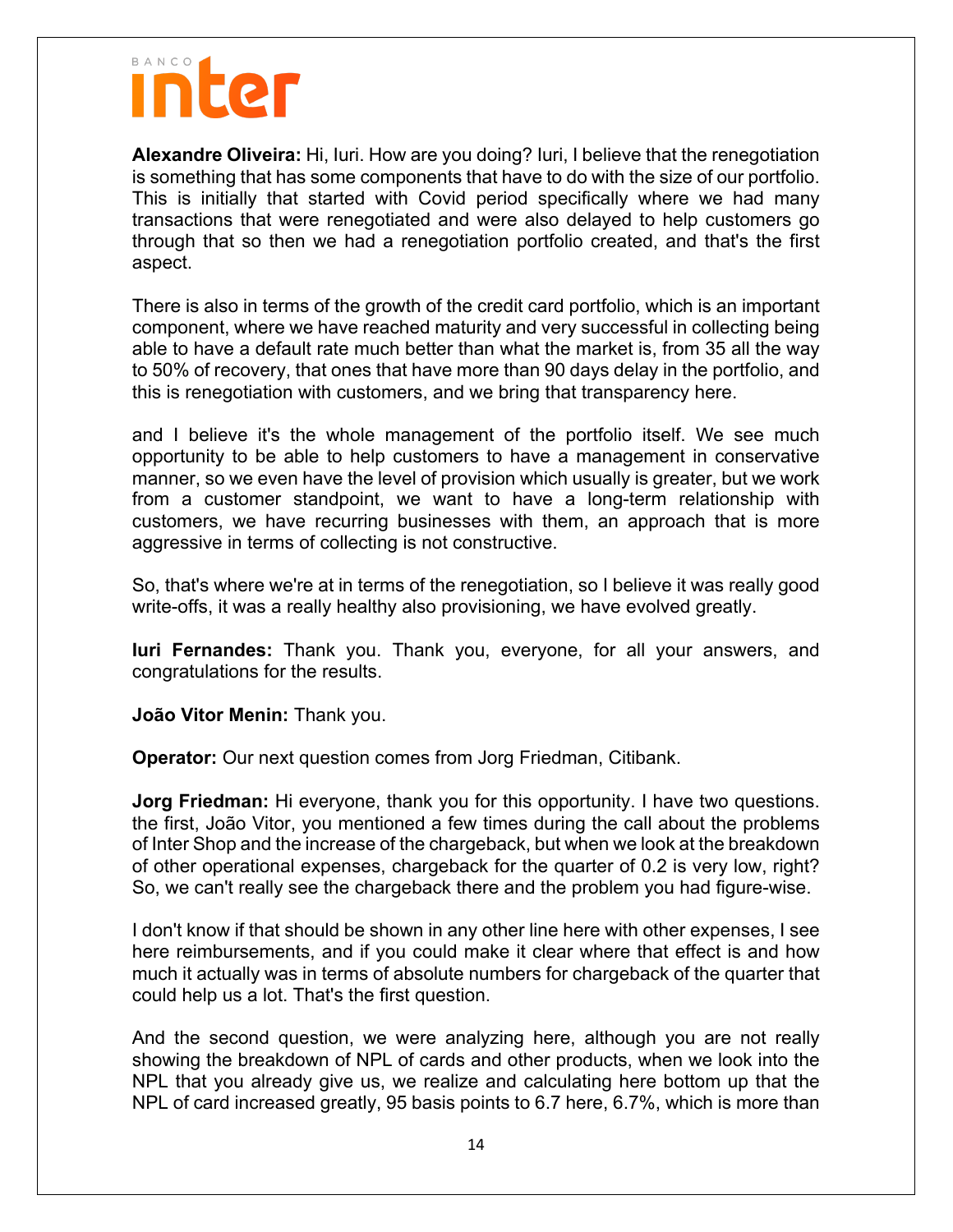

4.8% reported by the system.

So, I would like to understand the here if that's how it is, if this figure makes any sense and if you have noticed that more because of the attempt of increasing the concession of card with customer onboarding, if that's what you expected. Thank you very much, and again, congratulations for the engagement and the investment on revenues, I think you're really paving the way.

**João Vitor Menin:** Thank you. I will respond and then Alexandre can add with his expertise. We don't see a deterioration of our credit card portfolio. Quite the opposite. So, we still and we are more trusting our model as we see it, more confident about it in terms of underwriting for credit card limits, so there is a greater one if you think about two months ago, so it's not that we're losing. No, we did what we felt comfortable with. First, we tested so we were able to increase and not increase and then see what would happen.

So, as Alexandre mentioned, our map has an import aspect, you have to get a good concession, good charging, and a good experience so you lose that person, because that individual is very important, they need to have a good experience, you need cash back, you need to have the right limits. So, I believe that is really well-balanced with the card. That is our mindset here. Good underwriting, good charging, and many transactions. So, this is in terms of card.

And the second one, which is related to chargeback, obviously we're not going to disclose all the information of Banco Inter because I don't believe that is the case, but in terms of what we have, is that it's not really a big number, it's relatively small, just to put that into perspective, and that is something very small and not very significant. Bad, but not quite significant. So, I believe that has already been fixed, we should just carry on now, and it's good to have an important learn quick and to have a better product with higher added value so we know exactly how to work with it. We learned, we fixed it, and we're back up and running with something that is safer, and we will keep our process because we have a very low chargeback level at Inter Shop for our non-account holders.

And Alexandre, if you would like to add anything, please go ahead.

**Alexandre Oliveira:** Thank you, João. Jorg, I think I should add also…

**Jorg Friedman:** No, go ahead.

**Alexandre Oliveira:** Well, to add just really quickly about credit card, I believe we should say that today we run with an expected loss of around 5%, which allows us to have an appetite of have a higher NPL of what we present.

So, what is this underwriting, what is 5%? Is the mix of expected loss of the many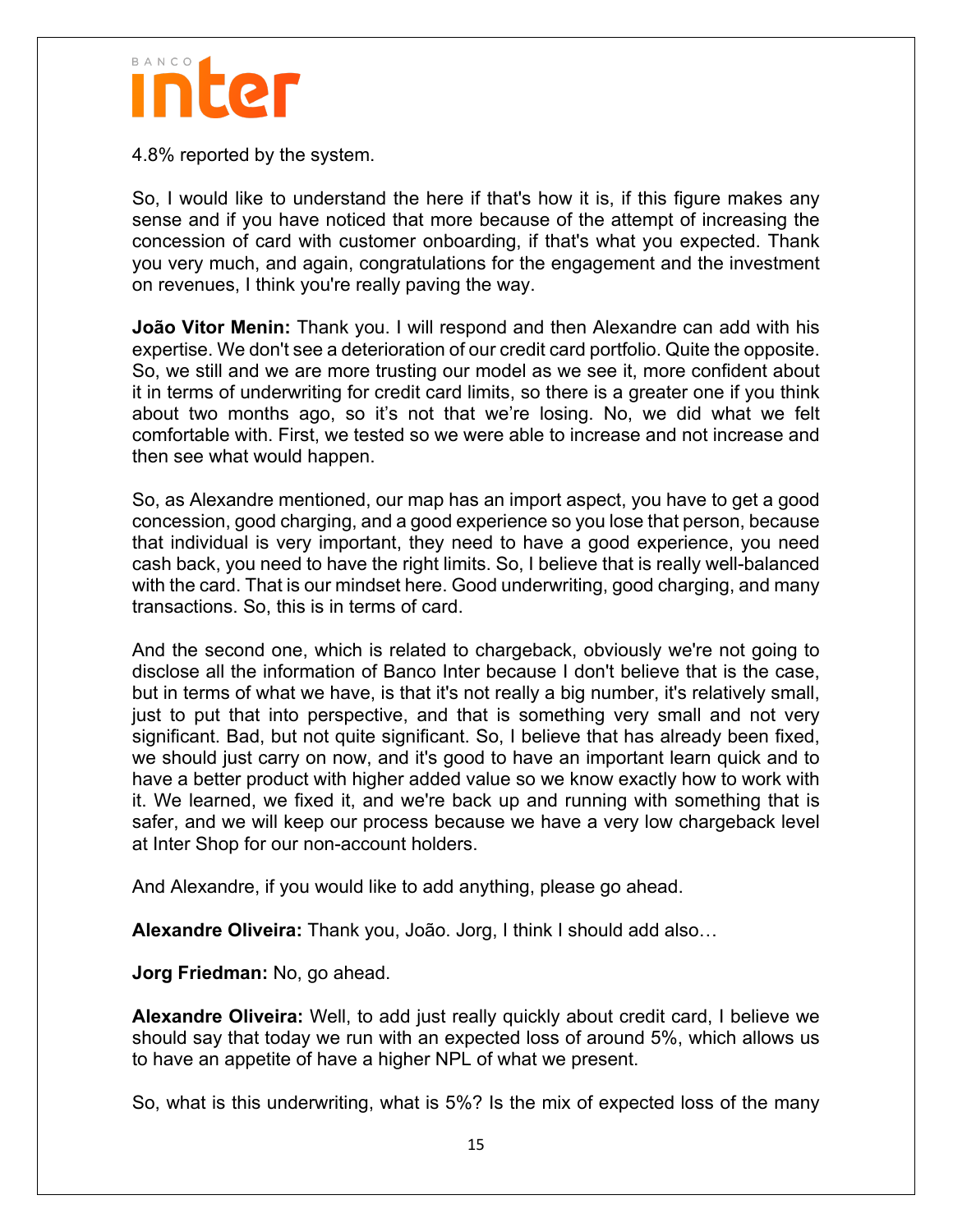

groups of customers that we concede a credit card limit. So, we feel very comfortable with that growth, adhered to the models and also the cashbacks we have had are really good, so we're quite comfortable to be able to carry on, keep growing. So, I believe that's where we're at.

**Jorg Friedman:** OK, thank you. And one last point…

**Alexandre Oliveira:** Oh, I just remembered what I wanted to say. Just really quickly, there is reimbursement, which was the last one you asked about, chargeback.

**Jorg Friedman:** Oh, that's right, that's what I was going to add.

**Alexandre Oliveira:** It's very small.

**Jorg Friedman:** OK, thank you. Thank you everyone.

**Operator:** Our next question comes from Tiago Batista, UBS Bank.

Tiago, please, you may proceed.

So, Tiago Binseld, Goldman Sachs.

**Tiago Binseld:** Good morning. Just a quick question here from my side. In terms of the use of proceeds of 5.5 billion, in terms of the speed where you'll have this resource running, and also if you talk about the organic and inorganic use of the resources. Thank you.

**João Vitor Mein:** Well, Tiago, yes, it's become very clear, we see this growth of credit card portfolio that you see, or credit portfolio, I mean, so it will be important to have in place where it has a good profitability, but there's more leverage space. So, we were only able to go through that, I mean, it's no longer something that we can go all the way through, we could have been a bit less with our follow-on. When we talk about general corporate purpose, we have our restructuring that we should not give the details of how that will be because of a quiet period, until we release that in the adequate form, but we have a support of capital and regulatory that helps us to go through the restructuring in a very healthy manner.

So, I believe that the three points, growth, corporate general topics, and M&A are being followed up on strictly, so I'm more and more satisfied of doing the offering as we did, at the size we did, with the partners we got, Stone and major partners, so I believe it was well done.

And I always say that I know that some of our shareholders, I wouldn't say they criticize, but request from us more aggressiveness in terms of expense, marketing, and leverage, and I always say that the insurance should always be the last to go.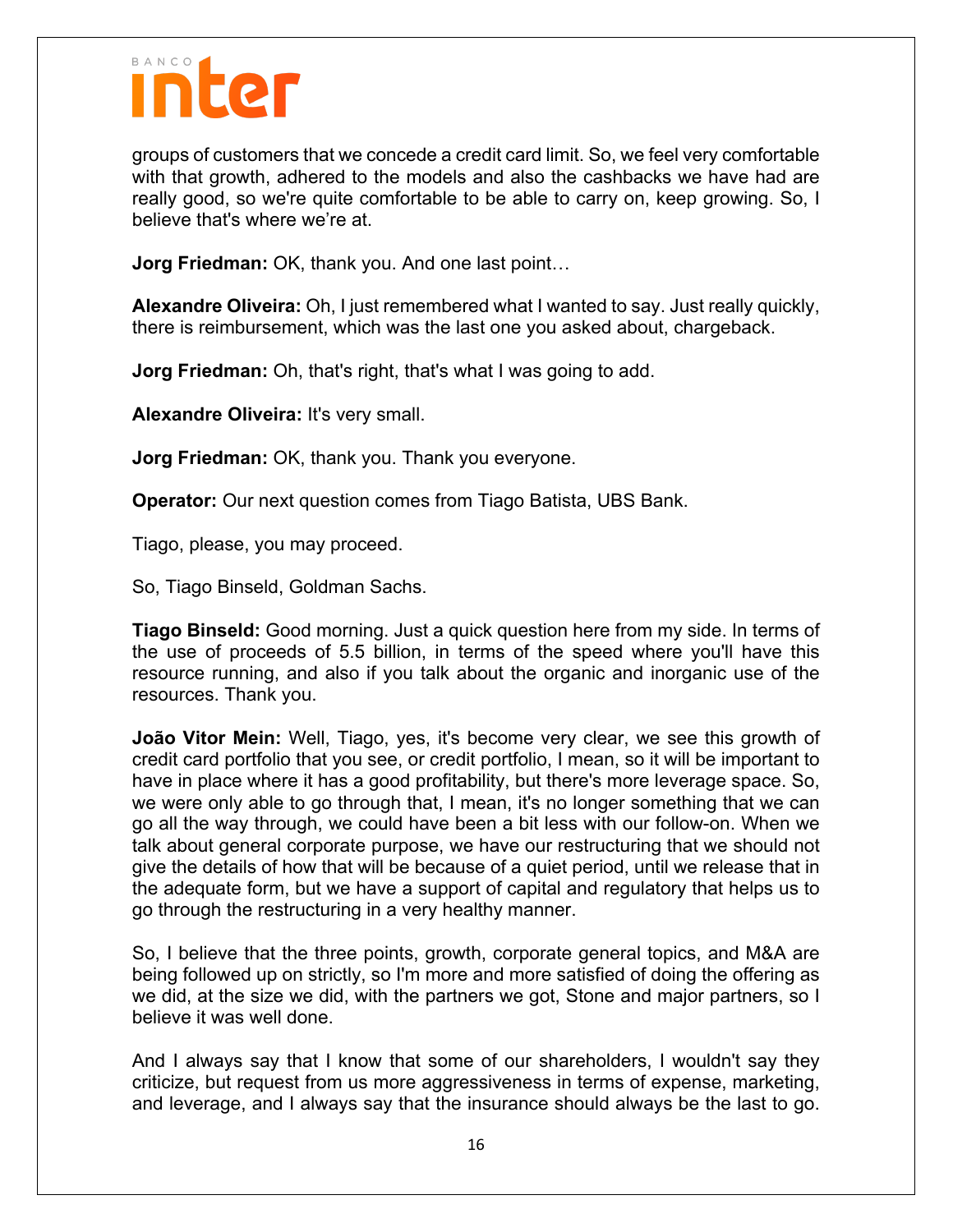

That's the saying I use, I mean, we need to have the diversity in the market, and it's really good to have the right capital on and we're working strong as I talked about the regulatory aspect where in terms of the regulatory aspect for the corporate restructuring we're really doing well there, and we feel very comfortable so in the middle/long term it's something that's always worth it.

So, that's a bit of how I see it.

**Tiago Binseld:** Thank you, João.

**Operator:** Our next question in English comes from Neha Agawa, HSBC.

**Neha Agawa:** Hi, thank you for taking my question. This Neha Agawa, from HSBC. My question is more on the impact of the higher rates that you could expect on the behavior of the loan portfolio, probably mostly on the real estate loans. If inflation remains high, rates are high, do you see an impact of that on your real estate portfolio in the coming quarters?

And then, on the margins as well, if I just look at the yield on loans, on the lending portfolio the yield has been going down. Where do you think it should settle in the coming two years, three years' time and how do you see it evolving in the coming quarters? Thank you so much.

**Operator:** We can continue, let's wait for the speaker to be reconnected.

**Alexandre Oliveira:** Neha, for real estate alone, we feel very comfortable with our portfolio, we believe that there are some dynamics that's what we expected, there's one in terms of repricing the credit, which we will have to follow up on and see how that mirrors the volume of underwriting. But since our penetration in the market is small, it should… can you hear us?

**Neha Agawa:** Yes, I can.

**Alexandre Oliveira:** So, since our penetration in the market is small, we shall continue to have a growth potential that is big. In terms of delinquency with real estate loans, we see a potential, in Brazil there is quite uncertainties, and it will really depend in terms of the macro scenario in Brazil and how that will mirror real estate loan.

But we shall remind you that it has an LTV that is very low with a default that is close to zero. So, I don't think this is a concern per se, we can see an NPL with a bit of increase, but it will recover through the recovering of assets as we have the foreclosure process.

And to in terms of the portfolio as a whole, I believe that we will need to have an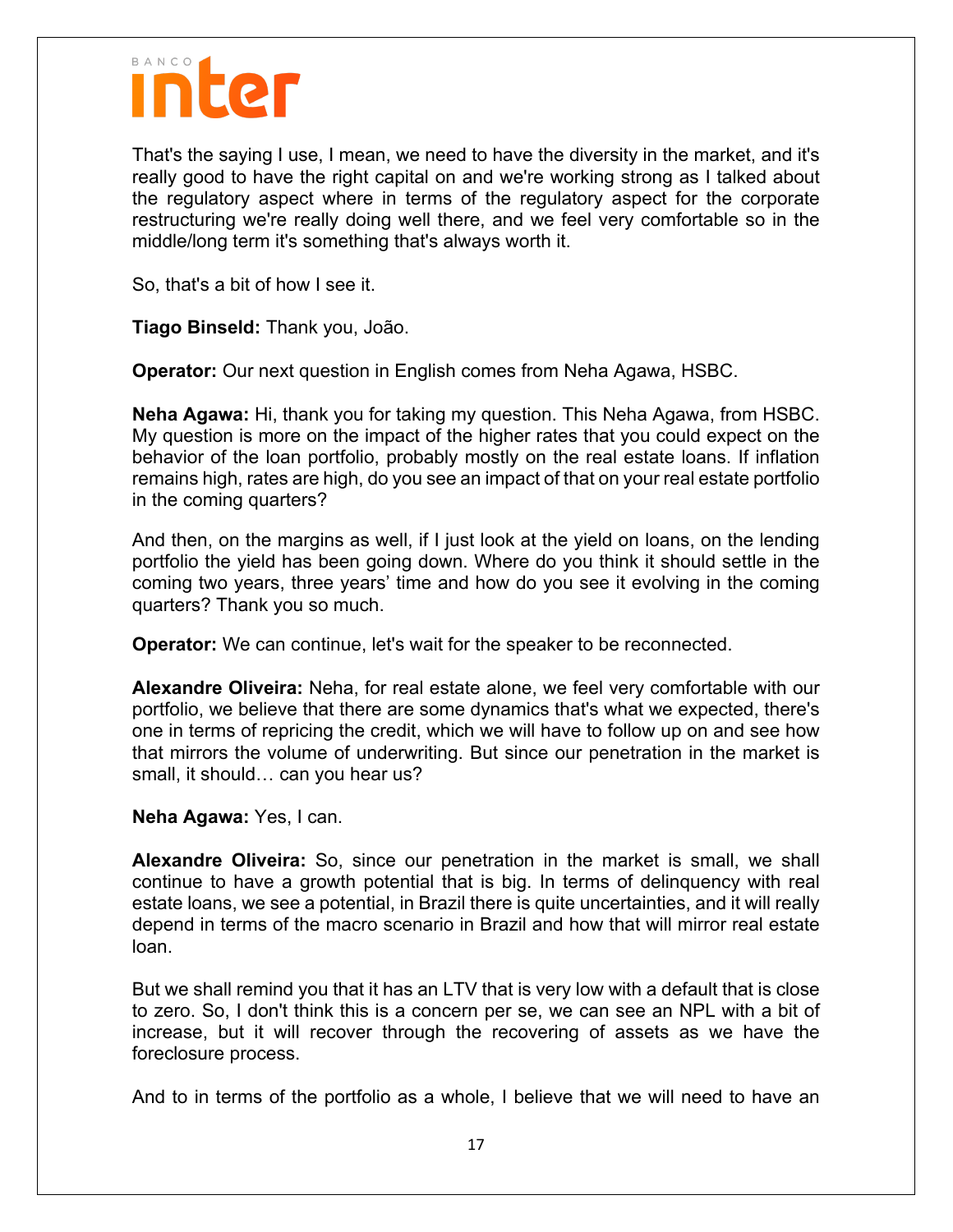

active management, João Vitor mentioned that with one of the last questions, so we should really seize the moment of repricing the short-term portfolio, we have a high volume of underwriting and short-term portfolio where we're able to recover that in a very good, quick period of time, and that way we have another element that is favorable as well, which is the increase of the SELIC rate, where we have a demand deposit that is increasing, and this brings a contribution to a NIM that is positive.

So, I think it's really active management to bring stability and also a certain level growth with NII.

**Neha Agawa:** Ok, thank you. If I can just follow up on the asset quality, you improved the coverage ratio slightly in this quarter. Do you plan to gradually build up coverage over time? I know you are comfortable with the 100% coverage or around there, but do plan to gradually improve it over time or should we expect somewhere around 100 in next two-three years as well? Thank you.

**Alexandre Oliveira:** Neha, there is a natural action of increase of the level of coverage because of the evolution of the portfolio mix. So, historically, we had a portfolio with real estate and payroll loan as prevalent, and as João mentioned previously, these are portfolios that run with a lower level of coverage because the delinquency is very low and also a rate of default very low, so that's why you have a lower coverage.

As the credit mix increases, the coverage will increase progressively, but on average, it shouldn't go much beyond 100%, which is the number you said yourself.

João, would you like to add anything?

No, that's all. Thank you, Neha.

**Neha Agawa:** Thank you.

**Operator:** So, we should now close Q&A session. I'd like to pass a floor Banco Inter for his final remarks.

**João Vitor Menin:** Well, João Vitor here, once again thank you for being here all you present and very Interested in our development, and hopefully we were able to help you all and everyone that is here listening to us to understand a bit more about our numbers, our results, our trend, and our outlook into the future.

We are very excited, confident, paying attention to the market, it is tough, we know, but we are very excited. So, we are down to earth, but up in cloud nine as well to carry on strongly excited. Thank you every very much everyone.

**Operator:** So, the earnings call is closed. Thank you for your participation and good